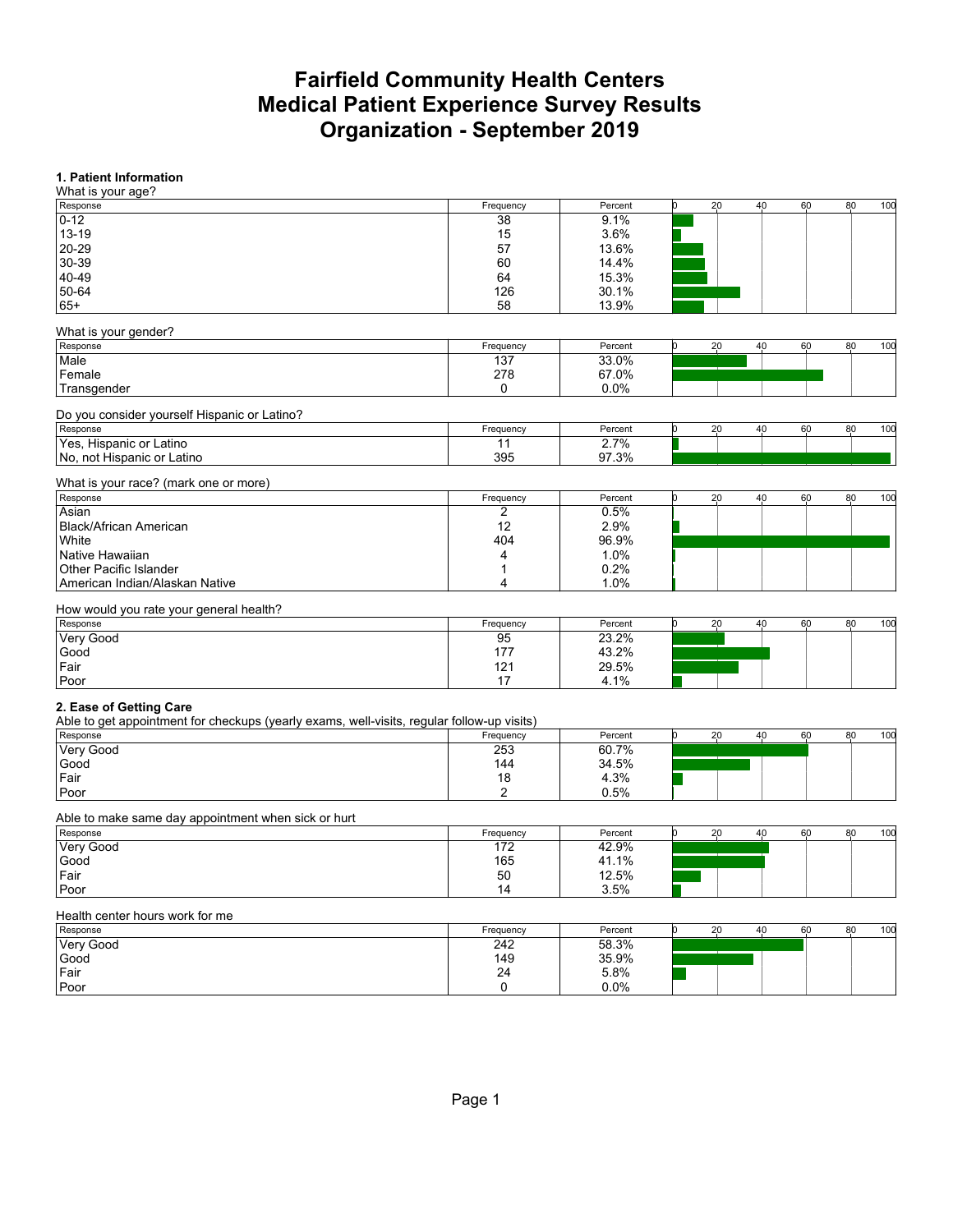| Phone calls get through easily                       |                  |         |         |    |    |    |     |
|------------------------------------------------------|------------------|---------|---------|----|----|----|-----|
| Response                                             | Frequency        | Percent | 20<br>h | 40 | 60 | 80 | 100 |
| Very Good                                            | $\overline{201}$ | 49.3%   |         |    |    |    |     |
| Good                                                 | 159              | 39.0%   |         |    |    |    |     |
| Fair                                                 | 41               | 10.0%   |         |    |    |    |     |
| Poor                                                 | $\overline{7}$   | 1.7%    |         |    |    |    |     |
| I get called back quickly                            |                  |         |         |    |    |    |     |
| Response                                             | Frequency        | Percent | 20      | 40 | 60 | 80 | 100 |
| Very Good                                            | 175              | 42.9%   |         |    |    |    |     |
| Good                                                 | 164              | 40.2%   |         |    |    |    |     |
| Fair                                                 | 59               | 14.5%   |         |    |    |    |     |
| Poor                                                 | 10               | 2.5%    |         |    |    |    |     |
| Able to get medical advice when the office is closed |                  |         |         |    |    |    |     |
| Response                                             | Frequency        | Percent | 20<br>h | 40 | 60 | 80 | 100 |
| Very Good                                            | 131              | 33.8%   |         |    |    |    |     |
| Good                                                 | 178              | 45.9%   |         |    |    |    |     |
| Fair                                                 | 60               | 15.5%   |         |    |    |    |     |
| Poor                                                 | 19               | 4.9%    |         |    |    |    |     |
| Length of time waiting at the clinic                 |                  |         |         |    |    |    |     |
| Response                                             | Frequency        | Percent | 20      | 40 | 60 | 80 | 100 |
| Very Good                                            | 173              | 41.4%   |         |    |    |    |     |
| Good                                                 | 182              | 43.5%   |         |    |    |    |     |
| Fair                                                 | 53               | 12.7%   |         |    |    |    |     |
| Poor                                                 | 10               | 2.4%    |         |    |    |    |     |
| 3. Facility                                          |                  |         |         |    |    |    |     |
| Easy to find clinic                                  |                  |         |         |    |    |    |     |
| Response                                             | Frequency        | Percent | 20<br>b | 40 | 60 | 80 | 100 |
| Very Good                                            | 311              | 74.8%   |         |    |    |    |     |
| Good                                                 | 101              | 24.3%   |         |    |    |    |     |
| Fair                                                 | 4                | 1.0%    |         |    |    |    |     |
| Poor                                                 | 0                | 0.0%    |         |    |    |    |     |
| Lobby and waiting room was comfortable and clean     |                  |         |         |    |    |    |     |
| Response                                             | Frequency        | Percent | 20      | 40 | 60 | 80 | 100 |
| Very Good                                            | 290              | 69.4%   |         |    |    |    |     |
| Good                                                 | 117              | 28.0%   |         |    |    |    |     |
| Fair                                                 | 11               | 2.6%    |         |    |    |    |     |
| Poor                                                 | $\mathbf 0$      | 0.0%    |         |    |    |    |     |
| Exam room was comfortable and clean                  |                  |         |         |    |    |    |     |
| Response                                             | Frequency        | Percent | 20<br>b | 40 | 60 | 80 | 100 |
| Very Good                                            | 300              | 72.3%   |         |    |    |    |     |
| Good                                                 | 112              | 27.0%   |         |    |    |    |     |
| Fair                                                 | 3                | 0.7%    |         |    |    |    |     |
| Poor                                                 | $\Omega$         | 0.0%    |         |    |    |    |     |
| Handicap accessibility                               |                  |         |         |    |    |    |     |
| Response                                             | Frequency        | Percent | 20      | 40 | 60 | 80 | 100 |
| Very Good                                            | 263              | 64.5%   |         |    |    |    |     |
| Good                                                 | 140              | 34.3%   |         |    |    |    |     |

**4. Front Desk**

Fair 5 1.2% Poor 0 0.0%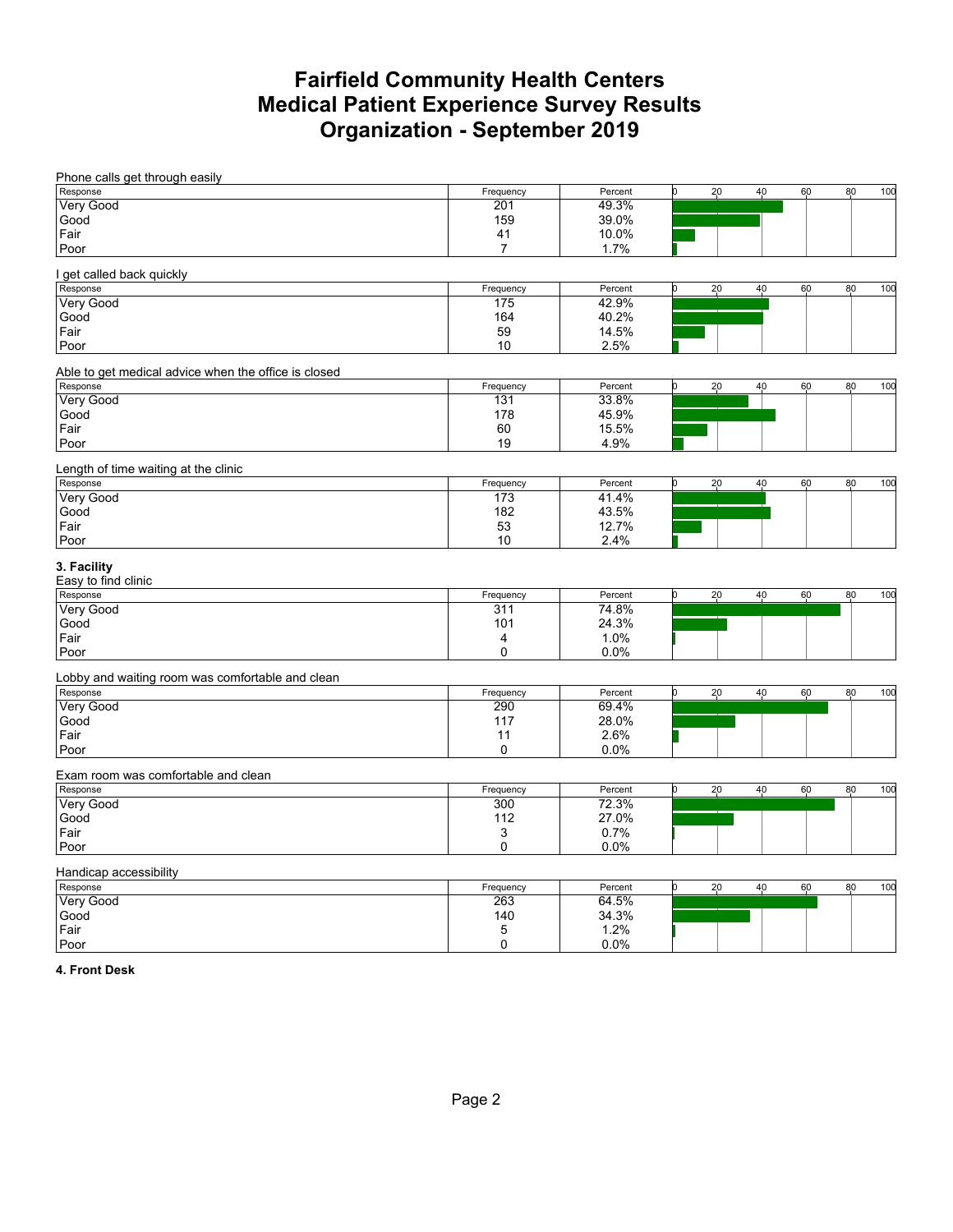| Friendly and helpful to you              |                  |         |     |    |    |    |    |     |
|------------------------------------------|------------------|---------|-----|----|----|----|----|-----|
| Response                                 | Frequency        | Percent | b   | 20 | 40 | 60 | 80 | 100 |
| Very Good                                | 333              | 79.9%   |     |    |    |    |    |     |
| Good                                     | 79               | 18.9%   |     |    |    |    |    |     |
| Fair                                     | 5                | 1.2%    |     |    |    |    |    |     |
| Poor                                     | 0                | 0.0%    |     |    |    |    |    |     |
| 5. Nurses and Medical Assistants         |                  |         |     |    |    |    |    |     |
| Listens to you                           |                  |         |     |    |    |    |    |     |
| Response                                 | Frequency        | Percent | b   | 20 | 40 | 60 | 80 | 100 |
| Very Good                                | 324              | 78.3%   |     |    |    |    |    |     |
| Good                                     | 86               | 20.8%   |     |    |    |    |    |     |
| Fair                                     | 3                | 0.7%    |     |    |    |    |    |     |
| Poor                                     | 1                | 0.2%    |     |    |    |    |    |     |
| Friendly and helpful to you              |                  |         |     |    |    |    |    |     |
| Response                                 | Frequency        | Percent | Ю   | 20 | 40 | 60 | 80 | 100 |
| Very Good                                | 331              | 79.8%   |     |    |    |    |    |     |
| Good                                     | 81               | 19.5%   |     |    |    |    |    |     |
| Fair                                     | $\overline{c}$   | 0.5%    |     |    |    |    |    |     |
| Poor                                     | 1                | 0.2%    |     |    |    |    |    |     |
|                                          |                  |         |     |    |    |    |    |     |
| Answers your questions                   |                  |         |     |    |    |    |    |     |
| Response                                 | Frequency        | Percent | lo. | 20 | 40 | 60 | 80 | 100 |
| Very Good                                | 325              | 78.3%   |     |    |    |    |    |     |
| Good                                     | 85               | 20.5%   |     |    |    |    |    |     |
| Fair                                     | 4                | 1.0%    |     |    |    |    |    |     |
| Poor                                     | 1                | 0.2%    |     |    |    |    |    |     |
| 6. Provider(s)                           |                  |         |     |    |    |    |    |     |
| Listens to you                           |                  |         |     |    |    |    |    |     |
| Response                                 | Frequency        | Percent | b   | 20 | 40 | 60 | 80 | 100 |
| Very Good                                | 326              | 78.9%   |     |    |    |    |    |     |
| Good                                     | 83               | 20.1%   |     |    |    |    |    |     |
| Fair                                     | 4                | 1.0%    |     |    |    |    |    |     |
| Poor                                     | 0                | 0.0%    |     |    |    |    |    |     |
| Spends enough time with you              |                  |         |     |    |    |    |    |     |
| Response                                 | Frequency        | Percent |     | 20 | 40 | 60 | 80 | 100 |
| Very Good                                | 317              | 77.3%   |     |    |    |    |    |     |
| Good                                     | 89               | 21.7%   |     |    |    |    |    |     |
| Fair                                     | 4                | 1.0%    |     |    |    |    |    |     |
| Poor                                     | 0                | 0.0%    |     |    |    |    |    |     |
|                                          |                  |         |     |    |    |    |    |     |
| Answers your questions                   |                  |         |     |    |    |    |    |     |
| Response                                 | Frequency        | Percent | Ю   | 20 | 40 | 60 | 80 | 100 |
| Very Good                                | 326              | 79.3%   |     |    |    |    |    |     |
| Good                                     | 81               | 19.7%   |     |    |    |    |    |     |
| Fair                                     | 4                | 1.0%    |     |    |    |    |    |     |
| Poor                                     | 0                | 0.0%    |     |    |    |    |    |     |
| Friendly and helpful to you              |                  |         |     |    |    |    |    |     |
| Response                                 | Frequency        | Percent | Ю   | 20 | 40 | 60 | 80 | 100 |
| Very Good                                | 329              | 79.7%   |     |    |    |    |    |     |
| Good                                     | 80               | 19.4%   |     |    |    |    |    |     |
| Fair                                     |                  | 1.0%    |     |    |    |    |    |     |
|                                          | 4                |         |     |    |    |    |    |     |
| Poor                                     | 0                | 0.0%    |     |    |    |    |    |     |
| Gives you information you can understand |                  |         |     |    |    |    |    |     |
| Response                                 | Frequency        | Percent |     | 20 | 40 | 60 | 80 | 100 |
| Very Good                                | $\overline{327}$ | 79.4%   |     |    |    |    |    |     |
| Good                                     | 81               | 19.7%   |     |    |    |    |    |     |

Fair 4 1.0% Poor 0.0%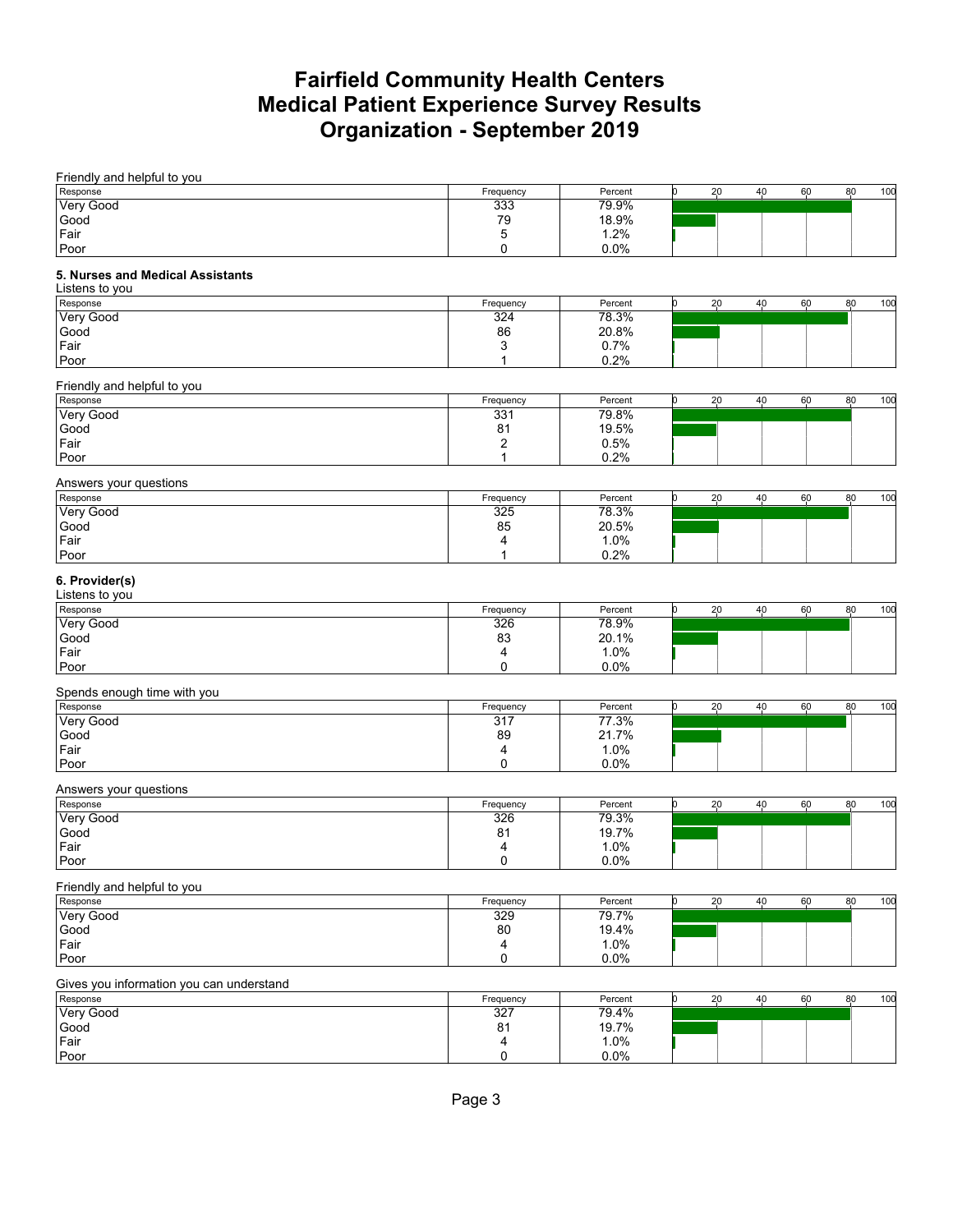| Considers your personal or family beliefs                                                           |           |         |   |    |    |    |    |     |
|-----------------------------------------------------------------------------------------------------|-----------|---------|---|----|----|----|----|-----|
| Response                                                                                            | Frequency | Percent | h | 20 | 40 | 60 | 80 | 100 |
| Very Good                                                                                           | 301       | 74.3%   |   |    |    |    |    |     |
| Good                                                                                                | 100       | 24.7%   |   |    |    |    |    |     |
| Fair                                                                                                | 3         | 0.7%    |   |    |    |    |    |     |
| Poor                                                                                                | 1         | 0.2%    |   |    |    |    |    |     |
| Involves other doctors and caregivers in your care when needed                                      |           |         |   |    |    |    |    |     |
| Response                                                                                            | Frequency | Percent |   | 20 | 40 | 60 | 80 | 100 |
| Very Good                                                                                           | 305       | 75.5%   |   |    |    |    |    |     |
| Good                                                                                                | 97        | 24.0%   |   |    |    |    |    |     |
| Fair                                                                                                | 2         | 0.5%    |   |    |    |    |    |     |
| Poor                                                                                                | 0         | 0.0%    |   |    |    |    |    |     |
| Gives you good advice and treatment                                                                 |           |         |   |    |    |    |    |     |
| Response                                                                                            | Frequency | Percent |   | 20 | 40 | 60 | 80 | 100 |
| Very Good                                                                                           | 312       | 76.1%   |   |    |    |    |    |     |
| Good                                                                                                | 96        | 23.4%   |   |    |    |    |    |     |
| Fair                                                                                                | 2         | 0.5%    |   |    |    |    |    |     |
| Poor                                                                                                | 0         | 0.0%    |   |    |    |    |    |     |
|                                                                                                     |           |         |   |    |    |    |    |     |
| 7. Experience with Today's Visit<br>Did anyone ask if you have problems with the medicine you take? |           |         |   |    |    |    |    |     |
| Response                                                                                            | Frequency | Percent |   | 20 | 40 | 60 | 80 | 100 |
| Yes                                                                                                 | 284       | 69.8%   |   |    |    |    |    |     |
| No                                                                                                  | 52        | 12.8%   |   |    |    |    |    |     |
| Not Applicable                                                                                      | 71        | 17.4%   |   |    |    |    |    |     |
| Do you have problems getting your medication? (transportation, pharmacy hours or cost)              |           |         |   |    |    |    |    |     |
| Response                                                                                            | Frequency | Percent | h | 20 | 40 | 60 | 80 | 100 |
| Yes                                                                                                 | 43        | 10.6%   |   |    |    |    |    |     |
| No                                                                                                  | 303       | 75.0%   |   |    |    |    |    |     |
| Not Applicable                                                                                      | 58        | 14.4%   |   |    |    |    |    |     |
|                                                                                                     |           |         |   |    |    |    |    |     |
| Did someone talk with you about your goals for your health?<br>Response                             | Frequency | Percent |   | 20 | 40 | 60 | 80 | 100 |
| Yes                                                                                                 | 315       | 78.0%   |   |    |    |    |    |     |
| No                                                                                                  | 89        | 22.0%   |   |    |    |    |    |     |
|                                                                                                     |           |         |   |    |    |    |    |     |
| Did you get a copy of your care plan?                                                               |           |         |   |    |    |    |    |     |
| Response                                                                                            | Frequency | Percent | b | 20 | 40 | 60 | 80 | 100 |
| Yes                                                                                                 | 352       | 86.9%   |   |    |    |    |    |     |
| No                                                                                                  | 14<br>39  | 3.5%    |   |    |    |    |    |     |
| Not Applicable                                                                                      |           | 9.6%    |   |    |    |    |    |     |
| Were you asked if you had visits with other healthcare providers since your last visit with us?     |           |         |   |    |    |    |    |     |
| Response                                                                                            | Frequency | Percent |   | 20 | 40 | 60 | 80 | 100 |
| Yes                                                                                                 | 333       | 82.6%   |   |    |    |    |    |     |
| No                                                                                                  | 70        | 17.4%   |   |    |    |    |    |     |
| Were you helped with making appointments to see other providers or for specialty care?              |           |         |   |    |    |    |    |     |
| Response                                                                                            | Frequency | Percent | h | 20 | 40 | 60 | 80 | 100 |
| Yes                                                                                                 | 249       | 61.9%   |   |    |    |    |    |     |
| No                                                                                                  | 26        | 6.5%    |   |    |    |    |    |     |
| Not Applicable                                                                                      | 127       | 31.6%   |   |    |    |    |    |     |
| 8. General                                                                                          |           |         |   |    |    |    |    |     |
| Have you ever been given information on what it means to have a "health home" or a "medical home"?  |           |         |   |    |    |    |    |     |
| Response                                                                                            | Frequency | Percent | b | 20 | 40 | 60 | 80 | 100 |
| Yes                                                                                                 | 157       | 38.6%   |   |    |    |    |    |     |

No 250  $\vert$  61.4%